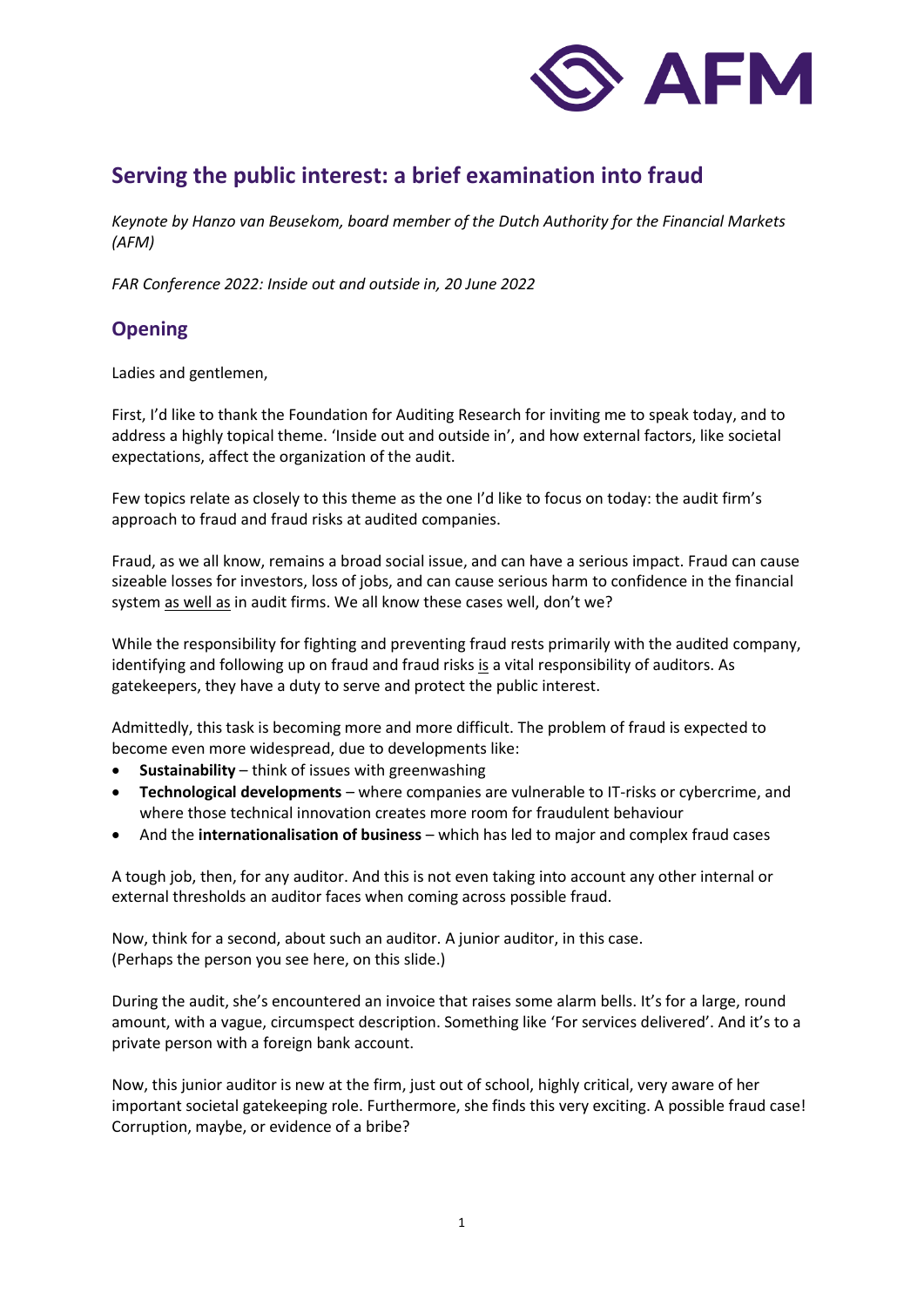Naturally, she mentions her finding to her fellow, perhaps more experienced, team members. Except, they're not as excited as she is. They think she's overreacting. They tell her they've been auditing this company for years, and they can surely be trusted. Some simply tell her to forget it. They're busy enough as it is: their audit report is due in two weeks, and they don't have the time to do extra research.

Still, she goes to her team lead, to address the issue. He's also not very excited. He can already picture the hassle this would cause. As team lead, he would have to approach the client, a trusted, well-paying client, and start asking some difficult questions. He really doesn't want that confrontation.

Also, our audit report is due shortly. What if we cannot finish it in time? Especially when they do investigate, but her suspicion proves unfounded. The company will be mad. Investors will start asking questions about why there's no auditor's report in time.

And what repercussions will this have for the firm? Will we lose the client? And what if there is fraud, but we're accused of not detecting it sooner, in previous years? Our team lead is feeling the pressure.

Eventually, he asks our junior auditor to forget about the invoice, and to find a different one to include in the file.

This might be a slightly exaggerated example, of course, but it's drawn from our supervisory experiences, and I think we can all recognise such situations.

### **So how does the AFM view the approach by audit firms to fraud and fraud risks by audited companies?**

We recently published a paper in which we set out our position.

Our position in a nutshell:

- 1) Identifying and following up on fraud and fraud risks in the statutory audit of audited companies is a vital responsibility of the statutory auditor. The auditor serves the public interest.
- 2) Although there is no objectified picture, the audit sector as a whole seems to be insufficiently developed in detecting and following up on fraud risks.

Similarly, the Dutch professional body for auditors, the NBA, recently published an insightful report along similar lines. Naturally, we very much welcome their contribution.

Why have we come to this conclusion? We've identified three potential root causes:

#### **1. Knowledge, competence, and expertise are not always sufficiently available.**

Specific bottlenecks include inadequate fraud risk analyses, insufficient knowledge of the client, the sector and environment the client operates in, and a lack of experience with fraud cases, sometimes specifically regarding group audits of internationally operating companies.

**2. The auditor's role perception, attitude, and mindset may be inadequate when it comes to the detection of fraud and fraud risks.**

In general, the auditor's default position is to trust the company, rather than having a healthy distrust, and may be inattentive to signs of bad behaviour. Confirmation bias can come into play here: the auditor unconsciously looks for confirmation of what he or she expects.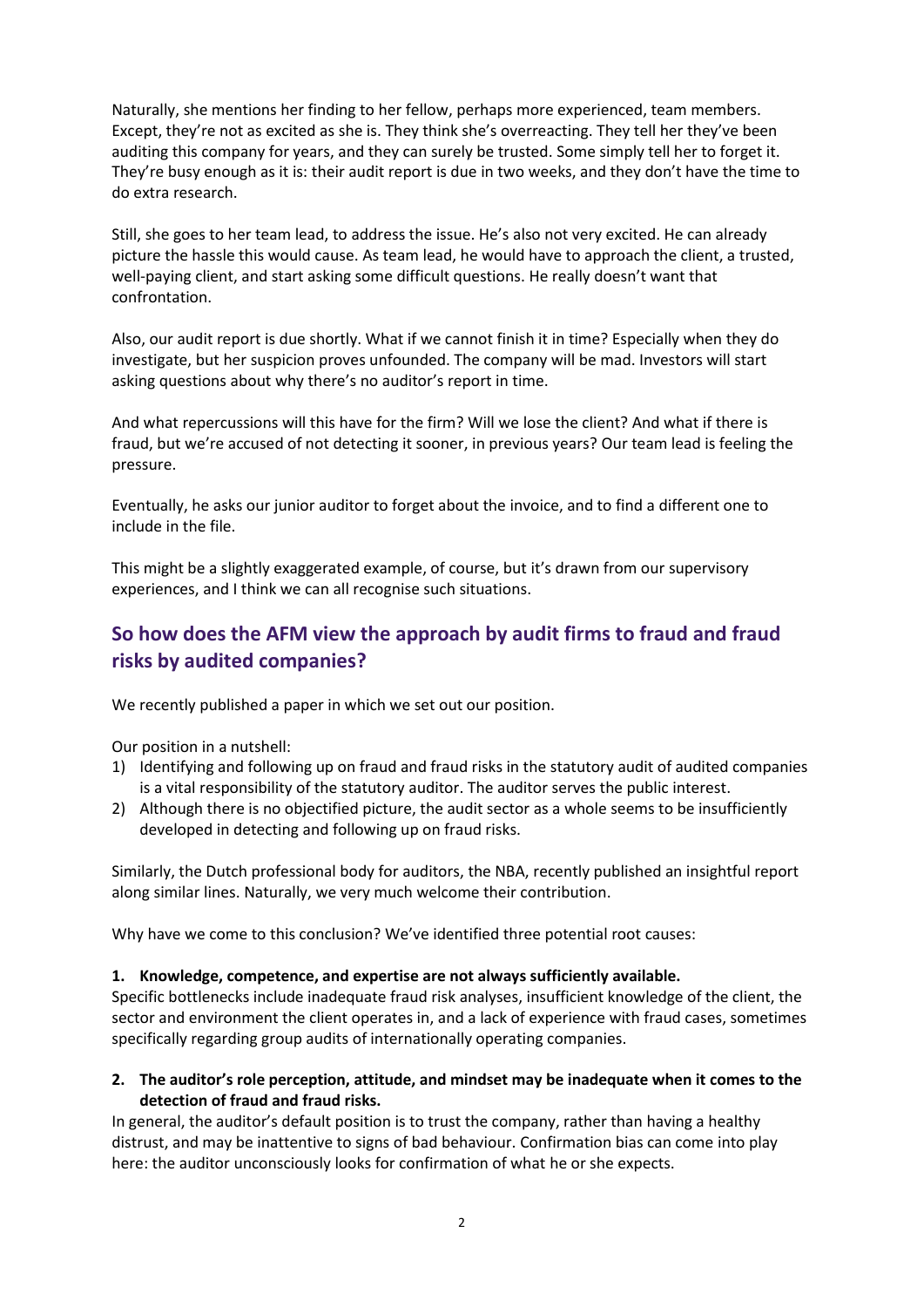#### **3. The internal culture at audit firms may be an impediment.**

Specific bottlenecks here include internal disincentives, like time pressure, capacity, a tendency to 'minimise' cases, lack of a safe space to address possible fraud, and compliance pressure.

In short, we feel and expect auditors to better fulfil their gatekeeping role with regard to fraud and fraud risks. And at the AFM, we will make this a key theme in our activities in the coming years when it comes to our supervision of audit firms.

## **A key question here is: what should auditors do to better fulfil their role as gatekeepers?**

Because that's the million-dollar question: how do auditors and audit firms translate this crucial responsibility into their daily professional activities?

Clearly, that is not easy, and it makes for a challenging journey.

Let me elaborate on that in three points.

**First.** It's important that the audit sector applies a broad perspective and maintains a broad gatekeeping role. So not only focus on fraudulent financial reporting, but also focus on risks such as corruption, tax evasion, money laundering.

That broad role does justice to enhanced public expectations, and to the fact that the issue of fraud will extend to a wide range of areas in the future.

Clearly, this requires a lot from auditors, in terms of knowledge, skills, and diversified teams. Allow me to make a comparison with my own profession, the supervisory community. We travelled a similar route.

In the 'old days', a supervisor was an economist, lawyer, or auditor. Period.

Then came the financial crisis in 2008. It revealed serious weaknesses within the supervisory profession.

The IMF summarized it nicely: 'Supervisor did not adapt to the changing environment. And supervisors did not focus on the risks building outside their regular areas of focus.'

The message was clear, we needed to broaden our scope, and look beyond our safe and standard perimeters. This considerably changed our profession. Corresponding to our broadened role, we are now more than economists, lawyers, and auditors. We are also data scientists, behavioural scientists, and psychologists.

The audit sector and audit firms should accept their broad gatekeeping role, and act accordingly.

**Second**. Audit firms need to invest in hard skills: in knowledge, competence, and expertise.

This means: improve the quality of fraud risk analyses. Create detailed knowledge of your client, their sector and environment, as well as more awareness of behavioural and cultural signals within audited companies.

But also acquire more in-depth knowledge of regulations and standards with regards to fraud.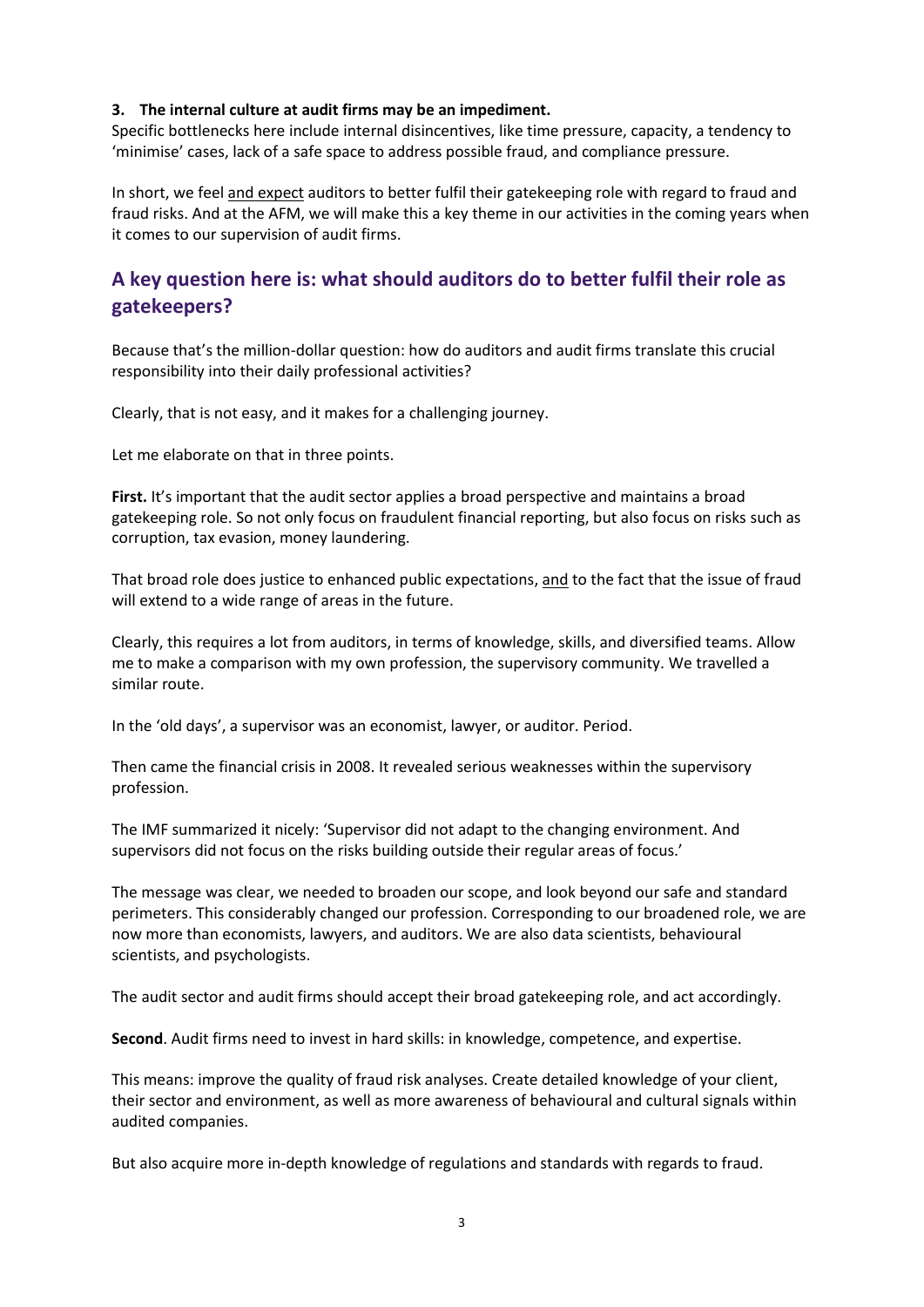And, equally important, make sure audit teams contain sufficient diverse experience, including with forensic auditing.

**Third.** Audit firms also need to invest in soft skills. Auditors need to improve on their role perception, attitude, and mindset when it comes to the detection of fraud.

This entails, among other things, the issue of confirmation bias. A tendency to overestimate your own abilities can also play a part. 'I know my client, I am bound to notice fraud.'

However, targeted fraud risk detection and follow-up requires an attitude and mindset on the auditor's part that is fundamentally different.

There are ways to improve that. This might include the creation of more debate and checks and balances in the audit in case of fraud signals.

There could be increased attention for contra-indications and contradictory audit information. A specification of risks, in particular with regard to management override of controls – where can company management commit fraud?

And there can be an even greater emphasis on quality control reviews within audit firms.

Now, such behavioural challenges are not unique to auditors. In fact, supervisors have also been known to have their fair share of biases.

Over the years, there has been ample academic and – unfortunately – practical evidence that supervisors are, like most human beings, prone to confirmation, anchoring, over-confidence, availability biases.

To this end, at the AFM we have developed and implemented various de-biasing strategies.

This includes a formal 'contradiction team'. This is a group of people from different teams who engage with colleagues on difficult cases, ask tough questions, and pose challenging hypotheticals. The aim is to prevent tunnel vision, and to make sure that every consideration, opinion, and dilemma is adequately addressed.

Despite having them internally, with colleagues, these sessions are usually not 'fun' talks, of course. They can be uncomfortable or even a little painful. But then, that's often the point.

Ideally, the structure of the audit sector and individual audit firms should be such that it gives a positive impetus to detecting and addressing fraud risks.

Unfortunately, this is not yet the case in the current structure.

For instance, the auditor is being paid by the entity he or she is auditing. This entails the risk that the auditor will operate too much on autopilot, and that the financial and personal relationship with the company makes it inherently more difficult to discuss fraud signals.

There are currently various trials underway with alternative structure models. This includes the intermediary model, where an expert third-party, the intermediary, is directly involved in selecting and monitoring the auditor. This would contribute to the independence of the auditor with regard to the audited company.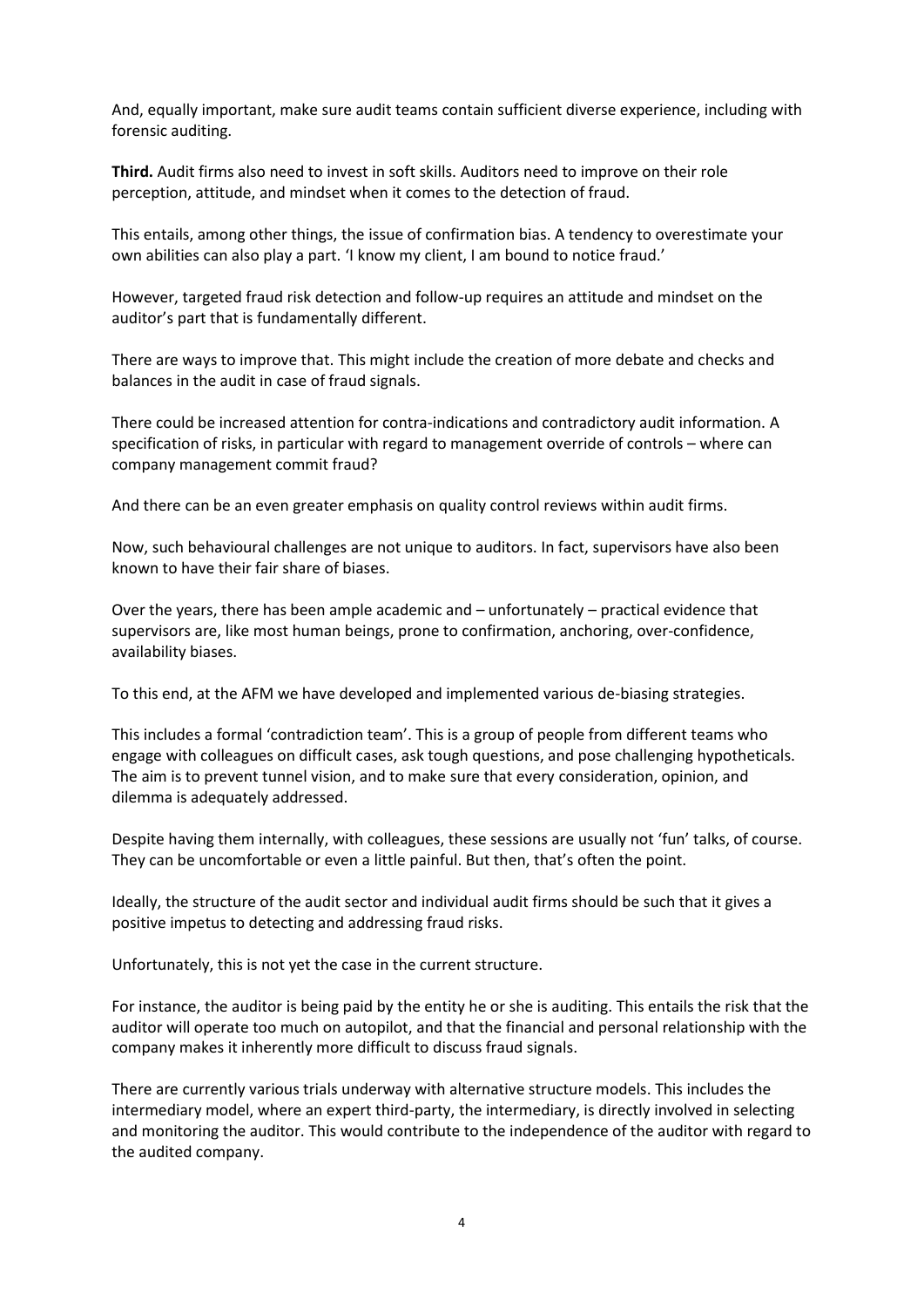We await the result of these trials with great anticipation.

Next to that, there should be strong and independent countervailing powers within audit firms themselves – such as the supervisory committee and the internal quality system. These remain of utmost importance to ensure that the public interest is placed above the client interest.

With these three points, we believe that auditors and audit firms can improve their gatekeeping role with regard to fraud and fraud risks.

Hopefully, we'll see improvement on their part in the analysis of fraud and fraud risks, and in the audit procedures they perform in this respect.

Now, this conference isn't merely attended by auditors. There are also a lot of academics in this room. And we have a call to action for you as well.

### **How can further research help auditors better fulfil their gatekeeping role?**

We propose possible avenues for further research that can help the audit sector and audit firms better fulfil their gatekeeping role. I will name three.

**One**. A recurring question we get is: what is the target on the horizon? What is the long-term aim, and when will the audit sector and the AFM be satisfied with the auditor's role in respect of fraud?

In other words, what does good fraud detection look like?

While this may be impossible to answer in any definitive form, it's useful to develop some key fraud metrics. That will allow us to discuss this matter with a certain degree of objectivity.

Now, many metrics are inherently flawed. Think of the number of frauds that are reported. Is a high number a good sign? Impossible to answer, because you don't know how many frauds go undetected.

Similarly, is a low number a good sign? This might simply be the result of an auditor having cleaned up his client portfolio, getting rid of all clients with a potentially high fraud risk.

So there lies an interesting research question.

**Two**. A second research question lies in the behavioural field.

What can be effective de-biasing strategies within audit firms? How can you create adequate countervailing powers within an audit firm or an engagement team?

And **three**. In the Netherlands, there is a lot of discussion on transparency. What should auditors report on fraud risks? Their activities or their findings?

An interesting research question would be: what would be the effect on the quality of fraud risk analyses by auditors if they had to report on their findings in their audit statement?

These, and surely other lines of research would help the audit sector and audit firms in their approach to fraud and fraud risks. And it would give us, as supervisor, an even greater understanding of the challenges in dealing with this issue.